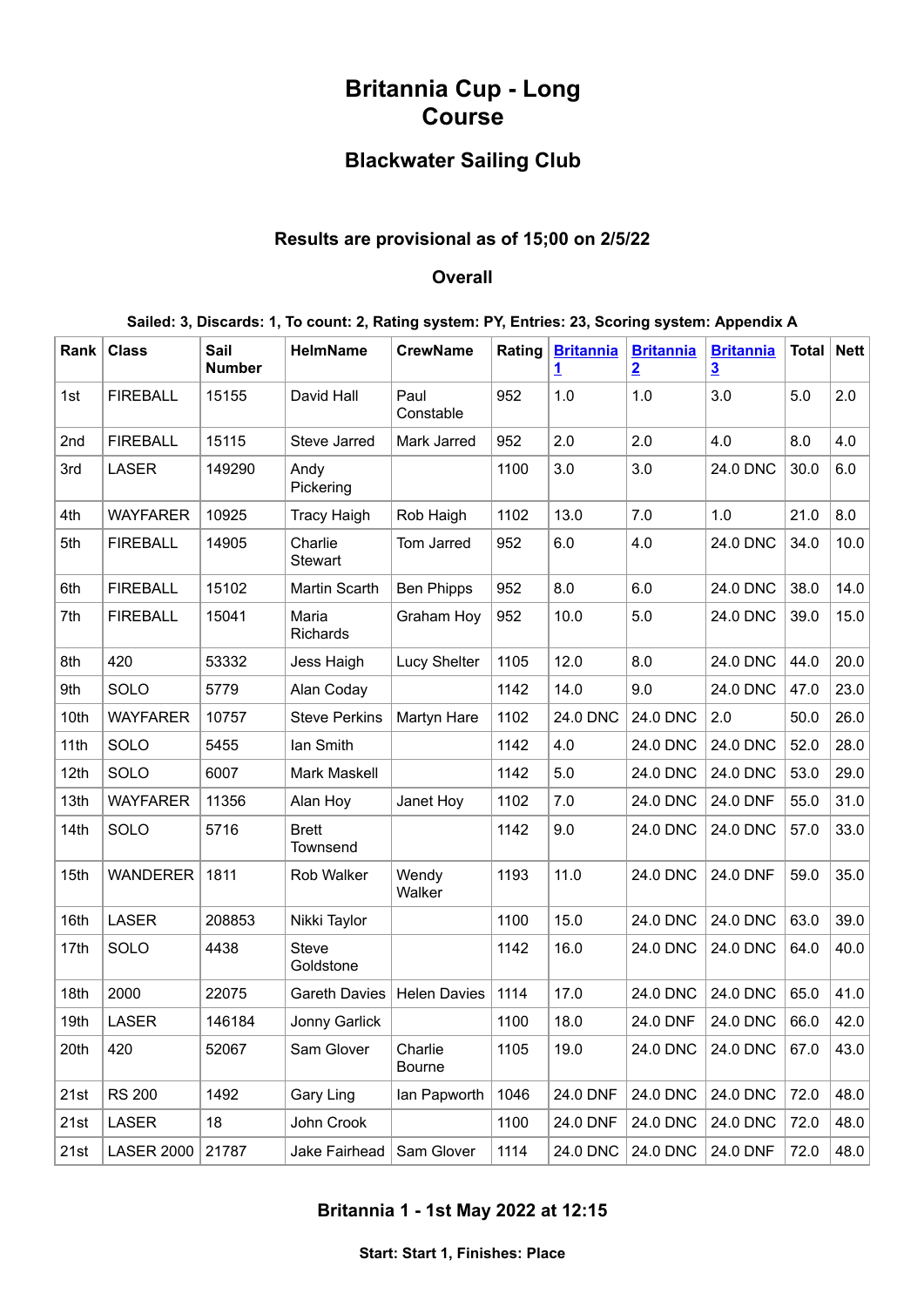| Rank                    | <b>Class</b>    | Sail<br><b>Number</b> | <b>HelmName</b>           | <b>CrewName</b>     | Rating | <b>Start</b> | Finish   | <b>Elapsed</b> | Corrected | <b>Points</b> |
|-------------------------|-----------------|-----------------------|---------------------------|---------------------|--------|--------------|----------|----------------|-----------|---------------|
| 1                       | <b>FIREBALL</b> | 15155                 | David Hall                | Paul<br>Constable   | 952    | 12.30        | 13.46.48 | 1.16.48        | 1.20.40   | 1.0           |
| $\sqrt{2}$              | <b>FIREBALL</b> | 15115                 | Steve Jarred              | Mark Jarred         | 952    | 12.30        | 13.47.14 | 1.17.14        | 1.21.08   | 2.0           |
| 3                       | <b>LASER</b>    | 149290                | Andy<br>Pickering         |                     | 1100   | 12.30        | 14.00.36 | 1.30.36        | 1.22.22   | 3.0           |
| $\overline{\mathbf{4}}$ | SOLO            | 5455                  | lan Smith                 |                     | 1142   | 12.30        | 14.04.39 | 1.34.39        | 1.22.53   | 4.0           |
| 5                       | SOLO            | 6007                  | Mark Maskell              |                     | 1142   | 12.30        | 14.04.51 | 1.34.51        | 1.23.03   | 5.0           |
| $\,6\,$                 | <b>FIREBALL</b> | 14905                 | Charlie<br><b>Stewart</b> | Tom Jarred          | 952    | 12.30        | 13.49.10 | 1.19.10        | 1.23.09   | 6.0           |
| $\overline{7}$          | <b>WAYFARER</b> | 11356                 | Alan Hoy                  | Janet Hoy           | 1102   | 12.30        | 14.02.13 | 1.32.13        | 1.23.41   | 7.0           |
| 8                       | <b>FIREBALL</b> | 15102                 | Martin Scarth             | <b>Ben Phipps</b>   | 952    | 12.30        | 13.50.05 | 1.20.05        | 1.24.07   | 8.0           |
| $\boldsymbol{9}$        | SOLO            | 5716                  | <b>Brett</b><br>Townsend  |                     | 1142   | 12.30        | 14.06.15 | 1.36.15        | 1.24.17   | 9.0           |
| 10                      | <b>FIREBALL</b> | 15041                 | Maria<br>Richards         | Graham Hoy          | 952    | 12.30        | 13.51.21 | 1.21.21        | 1.25.27   | 10.0          |
| 11                      | <b>WANDERER</b> | 1811                  | Rob Walker                | Wendy<br>Walker     | 1193   | 12.30        | 14.14.01 | 1.44.01        | 1.27.11   | 11.0          |
| 12                      | 420             | 53332                 | Jess Haigh                | <b>Lucy Shelter</b> | 1105   | 12.30        | 14.09.56 | 1.39.56        | 1.30.26   | 12.0          |
| 13                      | <b>WAYFARER</b> | 10925                 | <b>Tracy Haigh</b>        | Rob Haigh           | 1102   | 12.30        | 14.10.30 | 1.40.30        | 1.31.12   | 13.0          |
| 14                      | SOLO            | 5779                  | Alan Coday                |                     | 1142   | 12.30        | 14.15.18 | 1.45.18        | 1.32.12   | 14.0          |
| 15                      | <b>LASER</b>    | 208853                | Nikki Taylor              |                     | 1100   | 12.30        | 14.11.58 | 1.41.58        | 1.32.42   | 15.0          |
| 16                      | SOLO            | 4438                  | Steve<br>Goldstone        |                     | 1142   | 12.30        | 14.16.32 | 1.46.32        | 1.33.17   | 16.0          |
| 17                      | 2000            | 22075                 | Gareth<br>Davies          | <b>Helen Davies</b> | 1114   | 12.30        | 14.15.44 | 1.45.44        | 1.34.55   | 17.0          |
| 18                      | <b>LASER</b>    | 146184                | Jonny Garlick             |                     | 1100   | 12.30        | 14.15.22 | 1.45.22        | 1.35.47   | 18.0          |
| 19                      | 420             | 52067                 | Sam Glover                | Charlie<br>Bourne   | 1105   | 12.30        | 14.16.03 | 1.46.03        | 1.35.58   | 19.0          |
| 20                      | <b>RS 200</b>   | 1492                  | Gary Ling                 | lan Papworth        | 1046   |              |          | <b>DNF</b>     |           | 24.0          |
| 20                      | <b>LASER</b>    | 18                    | John Crook                |                     | 1100   |              |          | <b>DNF</b>     |           | 24.0          |

## **Britannia 2 - 1st May 2022 at 12:15**

|  | Start: Start 1, Finishes: Place |  |
|--|---------------------------------|--|
|  |                                 |  |

<span id="page-1-0"></span>

| Rank           | <b>Class</b>    | Sail<br><b>Number</b> | <b>HelmName</b>           | <b>CrewName</b>   | Rating | <b>Start</b> | <b>Finish</b> | <b>Elapsed</b> | Corrected | <b>Points</b> |
|----------------|-----------------|-----------------------|---------------------------|-------------------|--------|--------------|---------------|----------------|-----------|---------------|
| 1              | <b>FIREBALL</b> | 15155                 | David Hall                | Paul<br>Constable | 952    | 14.35        | 15.08.13      | 0.33.13        | 0.34.53   | 1.0           |
| $\overline{2}$ | <b>FIREBALL</b> | 15115                 | Steve Jarred              | Mark Jarred       | 952    | 14.35        | 15.09.59      | 0.34.59        | 0.36.45   | 2.0           |
| 3              | <b>LASER</b>    | 149290                | Andy<br>Pickering         |                   | 1100   | 14.35        | 15.15.55      | 0.40.55        | 0.37.12   | 3.0           |
| 4              | <b>FIREBALL</b> | 14905                 | Charlie<br><b>Stewart</b> | Tom Jarred        | 952    | 14.35        | 15.10.50      | 0.35.50        | 0.37.38   | 4.0           |
| 5              | <b>FIREBALL</b> | 15041                 | Maria<br><b>Richards</b>  | Graham Hoy        | 952    | 14.35        | 15.11.06      | 0.36.06        | 0.37.55   | 5.0           |
| 6              | <b>FIREBALL</b> | 15102                 | Martin Scarth             | <b>Ben Phipps</b> | 952    | 14.35        | 15.12.00      | 0.37.00        | 0.38.52   | 6.0           |
| 7              | <b>WAYFARER</b> | 10925                 | <b>Tracy Haigh</b>        | Rob Haigh         | 1102   | 14.35        | 15.19.19      | 0.44.19        | 0.40.13   | 7.0           |